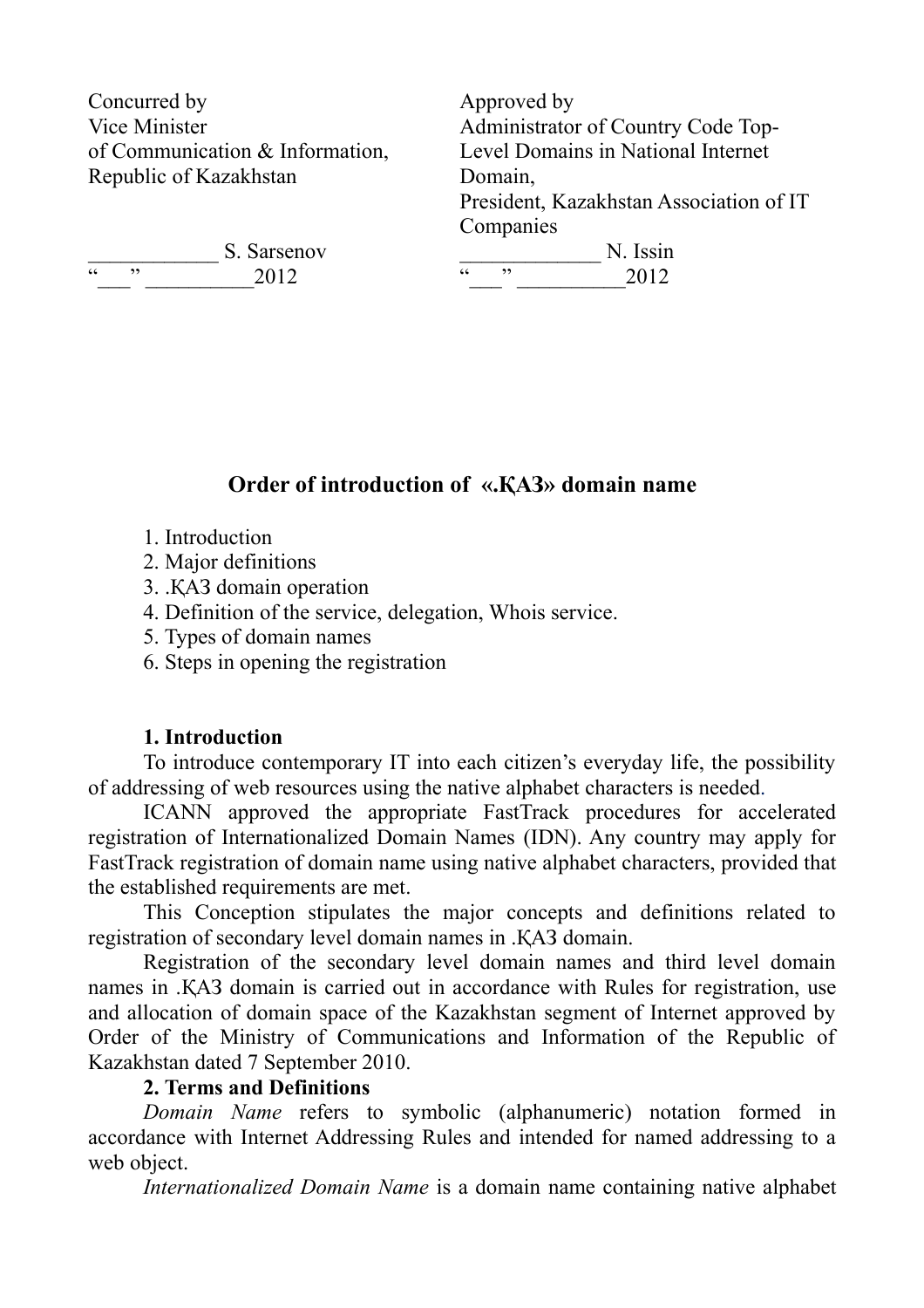characters.

*.ҚАЗ Domain* refers to internationalized top level domain intended for registration of secondary level domain names using native alphabet characters (Cyrillic (Kazakh), code under ISO being "kk").

*Domain name delegation* refers to transferring the management of domain name to Registrant as a result from publication of data on domain name (DNS servers) in the top level domain .ҚАЗ in the Internet.

*Domain name notation* refers to domain name resulting from transformation of domain name in line with PUNYCODE algorithm (quoted in RFC-3490, 3491, 3492). The notation may only contain Latin letters, digits and hyphens (ASCII symbols).

*.ҚАЗ Domain Name Manager* is a non-profit organization accredited by ICANN (Internet Corporation for Assigned Names and Numbers), under the application from the authorized body which is the managing and sponsoring organization that maintains the stable operation of Kazakhstan's top level domain name.

*Register* refers to a centralized database on all the registered domain names within the top level domain containing all mandatory information as per the registrants' applications.

*Domain name registration* refers to registrar's entering into the Register the information on the domain name under registration as per the registrant's application, and providing the registrant with authorities on management of data on domain name.

*Registry* refers to organization identified by top level domain Manager as agreed with the authorized agency and with ICANN (Internet Corporation for Assigned Names and Numbers), that shall exercise the maintenance of Domain Names Register in top level domain in the Internet.

*Registrar* refers to a legal entity, resident of the Republic of Kazakhstan accredited by top level domain Manager that shall render services on registration of domain name to registrants, enter into the Register the information in accordance with agreement/contract concluded between Registry and Registrar, and implement the Registrant's rights for management of domain name in the Registry.

*Registrant* refers to an individual or a legal entity in the name of which a domain name is registered, and which shall possess the rights and bear liabilities for management of the registered domain name, and also responsibility for selecting the domain name and for possible violations of the rights of third parties related to selection and usage of domain name.

### **2. Terms and Definitions**

*Domain Name* refers to symbolic (alphanumeric) notation formed in accordance with Internet Addressing Rules and intended for named addressing to a web object.

*Internationalized Domain Name* is a domain name containing native alphabet characters.

*.ҚАЗ Domain* refers to internationalized top level domain intended for registration of secondary level domain names using native alphabet characters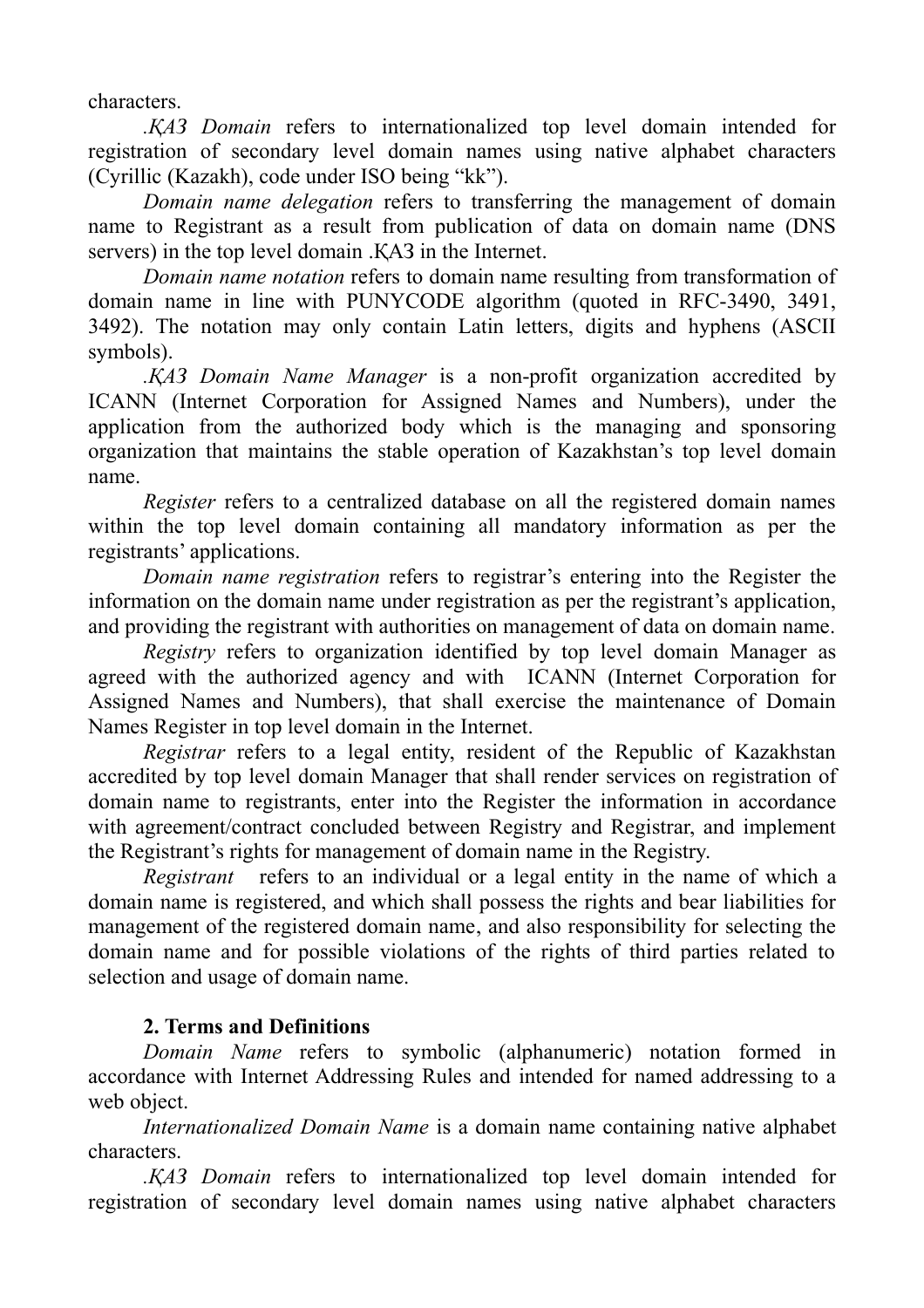(Cyrillic (Kazakh), code under ISO being "kk").

*Domain name delegation* refers to transferring the management of domain name to Registrant as a result from publication of data on domain name (DNS servers) in the top level domain .ҚАЗ in the Internet.

*Domain name notation* refers to domain name resulting from transformation of domain name in line with PUNYCODE algorithm (quoted in RFC-3490, 3491, 3492). The notation may only contain Latin letters, digits and hyphens (ASCII symbols).

*.ҚАЗ Domain Name Manager* is a non-profit organization accredited by ICANN (Internet Corporation for Assigned Names and Numbers), under the application from the authorized body which is the managing and sponsoring organization that maintains the stable operation of Kazakhstan's top level domain name.

*Register* refers to a centralized database on all the registered domain names within the top level domain containing all mandatory information as per the registrants' applications.

*Domain name registration* refers to registrar's entering into the Register the information on the domain name under registration as per the registrant's application, and providing the registrant with authorities on management of data on domain name.

*Registry* refers to organization identified by top level domain Manager as agreed with the authorized agency and with ICANN (Internet Corporation for Assigned Names and Numbers), that shall exercise the maintenance of Domain Names Register in top level domain in the Internet.

*Registrar* refers to a legal entity, resident of the Republic of Kazakhstan accredited by top level domain Manager that shall render services on registration of domain name to registrants, enter into the Register the information in accordance with agreement/contract concluded between Registry and Registrar, and implement the Registrant's rights for management of domain name in the Registry.

*Registrant* refers to an individual or a legal entity in the name of which a domain name is registered, and which shall possess the rights and bear liabilities for management of the registered domain name, and also responsibility for selecting the domain name and for possible violations of the rights of third parties related to selection and usage of domain name.

## **3. Operation of .ҚАЗ Domain**

The top level domain .ҚАЗ is organized based on the following interoperation scheme:

Manager — Registry — Registrar — Registrant

Thereat:

### *.ҚАЗ domain Manager shall:*

- define, as agreed with the authorized agency, the List of reserved secondarylevel domain names, as well as special purpose domain names;

- establish the procedure for dispute resolution based on ICANN's Uniform Dispute Resolution Policy with a view to protecting the holders of trademarks,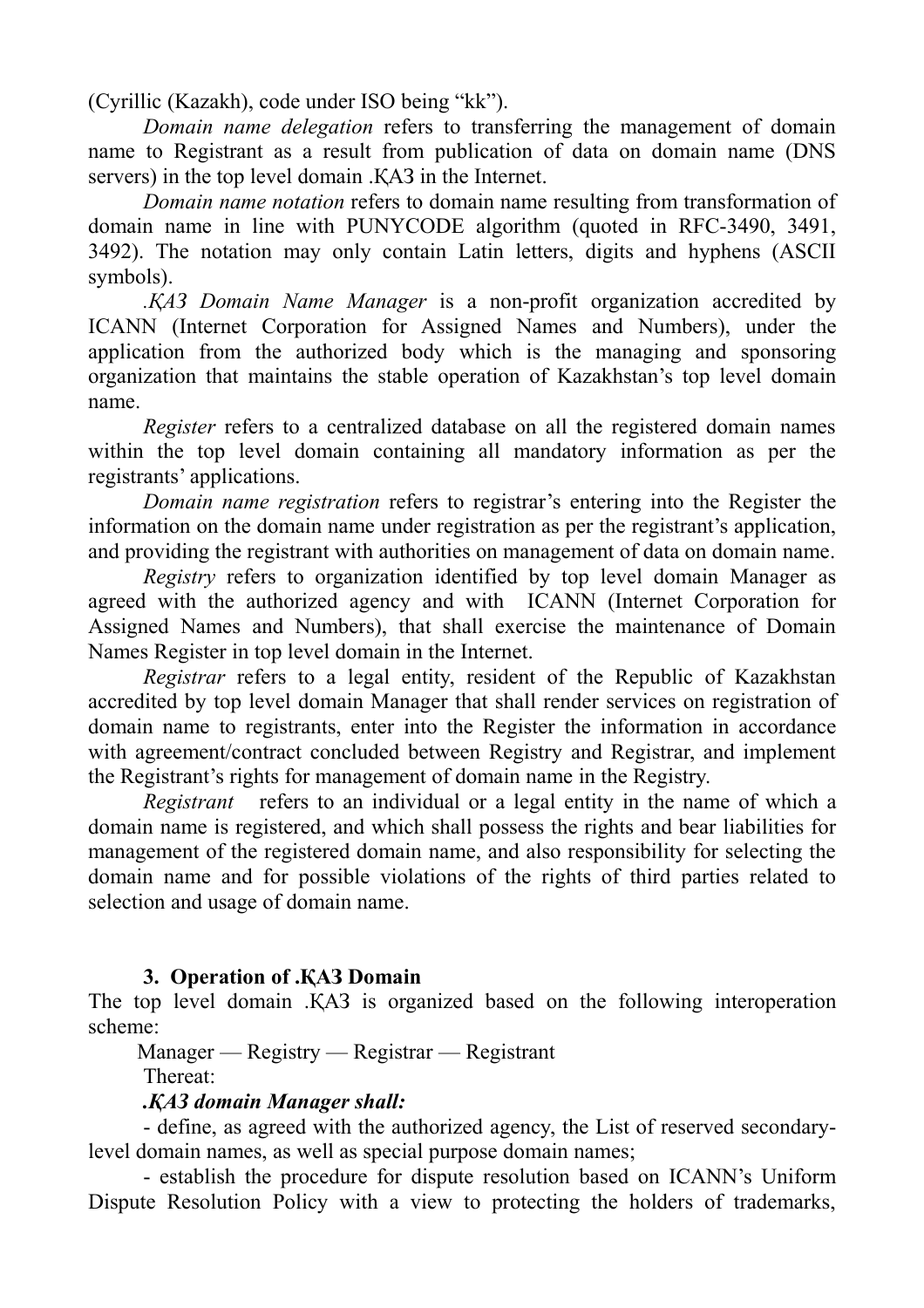patents, etc.;

- establish the procedures and perform accreditation of .ҚАЗ domain Registrars in accordance with [Accreditation Rules](http://nic.kz/srs/accreditation.jsp) for Registrars of national top-level domains dated 22 November, 2011;

## *Registry shall:*

- ensure the failure-free operation of Register of .ҚАЗ domain names, as well as the required procedures for backup of the data and duplicating the computing capabilities;

- enable the continuous 24х7 access to Register for Registrants, through using the established technical protocols (EPP);

- ensure the failure-free operation of WHOIS service and accessibility thereof in the Internet;

- enable the .ҚАЗ domain name operation in the Internet, support the required infrastructure and geographical distribution of DNS servers servicing the .ҚАЗ domain name;

- ensure the observance of Registration Rules at technical level, as well as of procedures of Dispute Resolution Policy, Manager's and authorized government agency's instructions as to technical operation of .ҚАЗ domain name, and of the registered secondary level domain names.

## *Registrars shall:*

- render services on registration and support to domain names for end users – Registrants of domain names in accordance with Model Registration Agreement (Appendix 2);

- provide the primary storage of Registrant's data, the respective registration agreements and the correspondence on them;

- ensure timely updating the contact details of Registrants and DNS servers servicing the Registrants' domain names in the Register of .KA3 domain names;

The Registrants accreditation procedures allow establishing the proper quality of service delivery to Registrants. Accreditation shall be conducted by Manager of .ҚАЗ domain, and the technical status of the Registrar under accreditation shall be defined by Registry (Appendix 3). Mandatory conditions for accreditation are as follows:

- accrediting legal entities only;

- qualification requirements to personnel;

- technical equipment status and proper connectivity to Internet;

- proper experience in IT service delivery.

### **4. Definition of Service, Delegation, Whois Service.**

*Registration service* involves entering the registration record into the Register of domain names containing the following data:

- notation of domain name resulting from transformation of name using native alphabet characters in accordance with RFC-3490, 3491, 3492 standards.

- name and contact details of Registrant of a domain name;

- data on Registrant's administrative and technical contacts;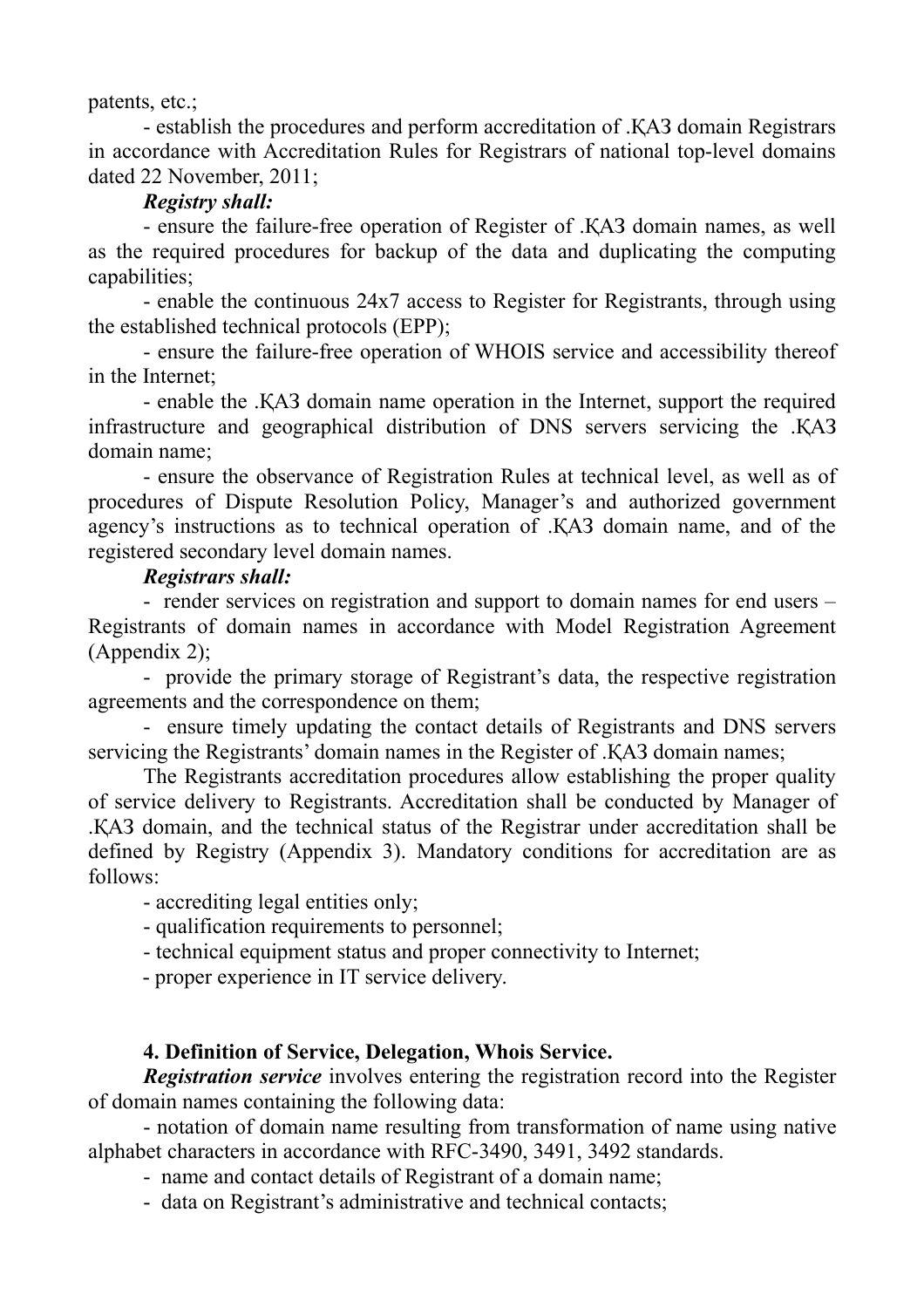- data on DNS servers servicing the domain name;

*Domain name delegation* takes place during the regular update of information on .ҚАЗ domain name in the Internet, upon registering it in the Register.

*Whois service* is the service provided by Registry to any party interested in obtaining the information on any registered domain name using either its notation in native alphabet characters or the notation in accordance with RFC-3490, 3491, 3492 standards.

Data on domain name provided by Whois service should include:

- notation of domain name;

- domain name in native alphabet characters;

- data on Registrant and on administrative contact thereof;

- data on DNS servers;

- data on current status of domain name delegation;

- data on both original and current Registrars in charge of maintenance of domain name in the Register of .ҚАЗ domain names;

- date of registration of domain name;

- date of latest update of registration record in the Register;

## **5. Types of Domain Names**

The secondary-level zone contains: a) special-purpose domain names that are registered with observance of additional requirements to registrant; b) secondarylevel domain named reserved by authorized agency; and c) common-purpose domain names available for registration by any party interested in proper usage thereof.

Additional terms and conditions for registration within special-purpose domain names provide special guarantees to users of addressing space when accessing government agencies and education institutions and using services thereof.

Special-purpose domain names include:

МЕМ.ҚАЗ – for public sector organizations possessing the respective certificates of registration as state-owned institutions/enterprises;

БIЛ.ҚАЗ – for education institutions possessing licenses for educational activity;

КОМ.ҚАЗ – for commercial organizations possessing the respective certificates of registration in the Republic of Kazakhstan;

ҚАУ. ҚАЗ– for non-profit organizations and projects;

ҚОР. ҚАЗ– for agencies under Ministry of Defense;

БАЙ. ҚАЗ – for communications enterprises.

## **6. Steps in Opening the Registration**

With a view to harmonizing the registration process and ensuring the prioritybased procedure, the opening of domain names registration is conducted step-by-step:

*Step*  $\theta$  — preparing and testing the operation of .KA3 domain name in the register; registering the ТЕСТ.ҚАЗ domain name so that all interested parties in Internet community can test the operation;

To check and demonstrate the Registry's technical capabilities and to thoroughly test the interoperation with Register, and also to ensure proper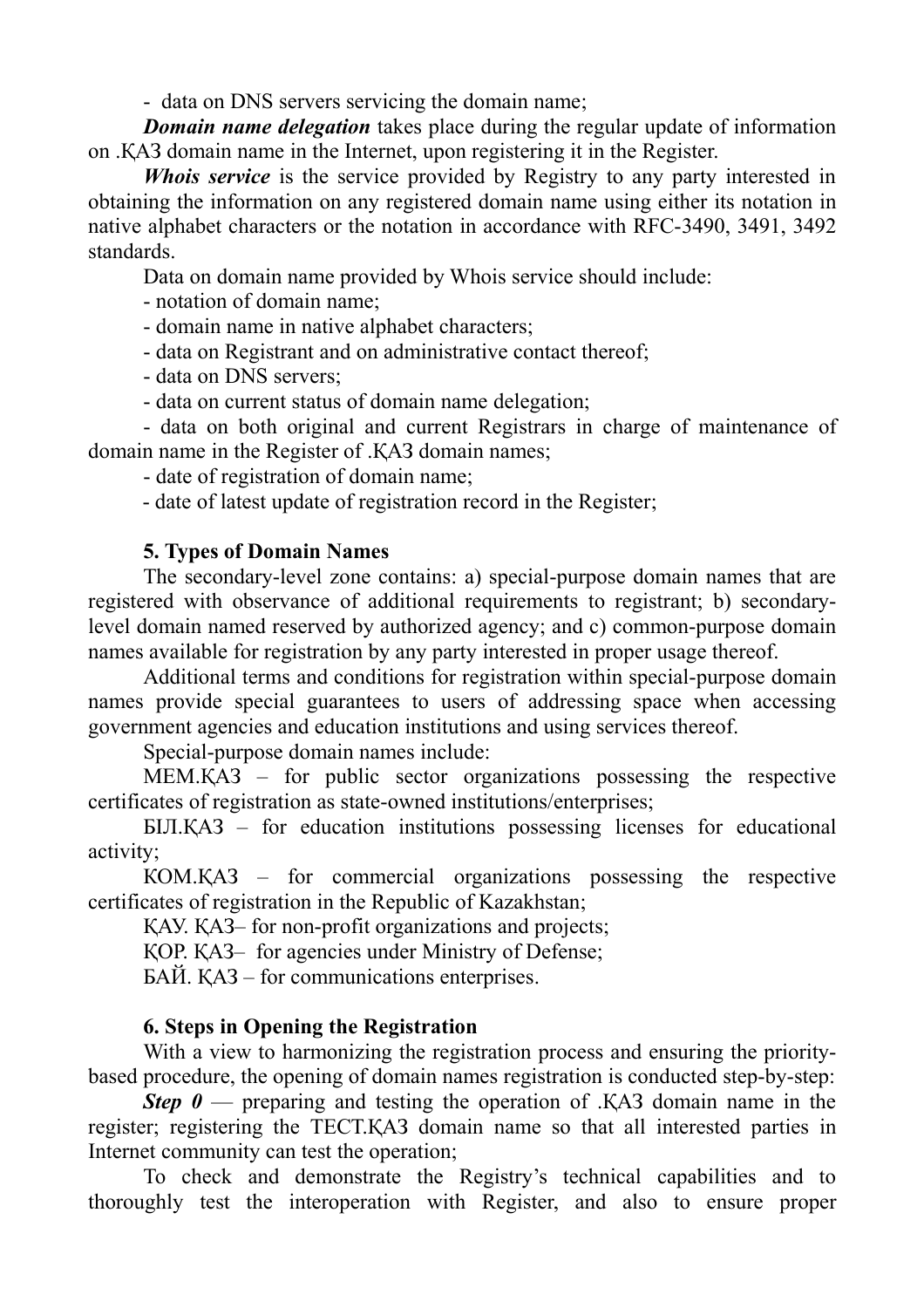representation in the Internet and correct displaying of the addresses at users' side, the testing operation of .ҚАЗ domain zone is launched, as well as creation of secondary level domain name, ТЕСТ.ҚАЗ.

ICANN, while considering the application for registration of .ҚАЗ, will also conduct the necessary testing for compliance with the established requirements.

*Step*  $1$  – reserving the special-purpose domain names, those for government agencies' and Presidential administration's needs, and those for Registry's technical needs.

At this stage, the special-purpose domain names: МЕМ.ҚАЗ, БIЛ.ҚАЗ, КОМ.ҚАЗ, ҚАУ. ҚАЗ, ҚОР. ҚАЗ, БАЙ.ҚАЗ are reserved, and the appropriate infrastructure of DNS servers for these names is organized.

In addition, the secondary level domain names associated with geographical names and with the country's administrative division are reserved according to the list provided by the authorized agency.

According to the authorized agency's list, registration is performed of domain names for government agencies' and Presidential administration's needs, such as:

ПРЕЗИДЕНТ.ҚАЗ АКОРДА.ҚАЗ МӘЖІЛІС.ҚАЗ СЕНАТ.ҚАЗ ҮКІМЕТ.ҚАЗ etc.

The list of domain names for technical needs is defined by Registry as agreed upon with Domain Name Manager and may contain the domain names needed for the above organizations to exercise the functions on management of .ҚАЗ domain.

*Step* 2 – priority-based registration for holders of trademarks, logotypes and brand names properly registered in accordance with laws of the Republic of Kazakhstan before 31 December, 2011;

At the priority registration stage, a holder of a trademark or brand name registered no later than 31 December, 2011 may apply for registration of domain name that corresponds with trademark, logotype or brand name as to spelling. Along with that, such spelling of trademark, logotype or brand name must only contain the characters admissible in the domain name.

*Step* 3 – open registration of secondary level domain names as well as tertiary level ones within the special-purpose domain names;

At this stage, the open registration of secondary level domain names and tertiary level ones within the special-purpose domain names is fulfilled for any interested parties in accordance with Rules for Registration of Domain Names.

Appendix

- 1. Dispute Resolution Policy
	- 2. Model Registration Agreement
	- 3. Model Registrar Agreement